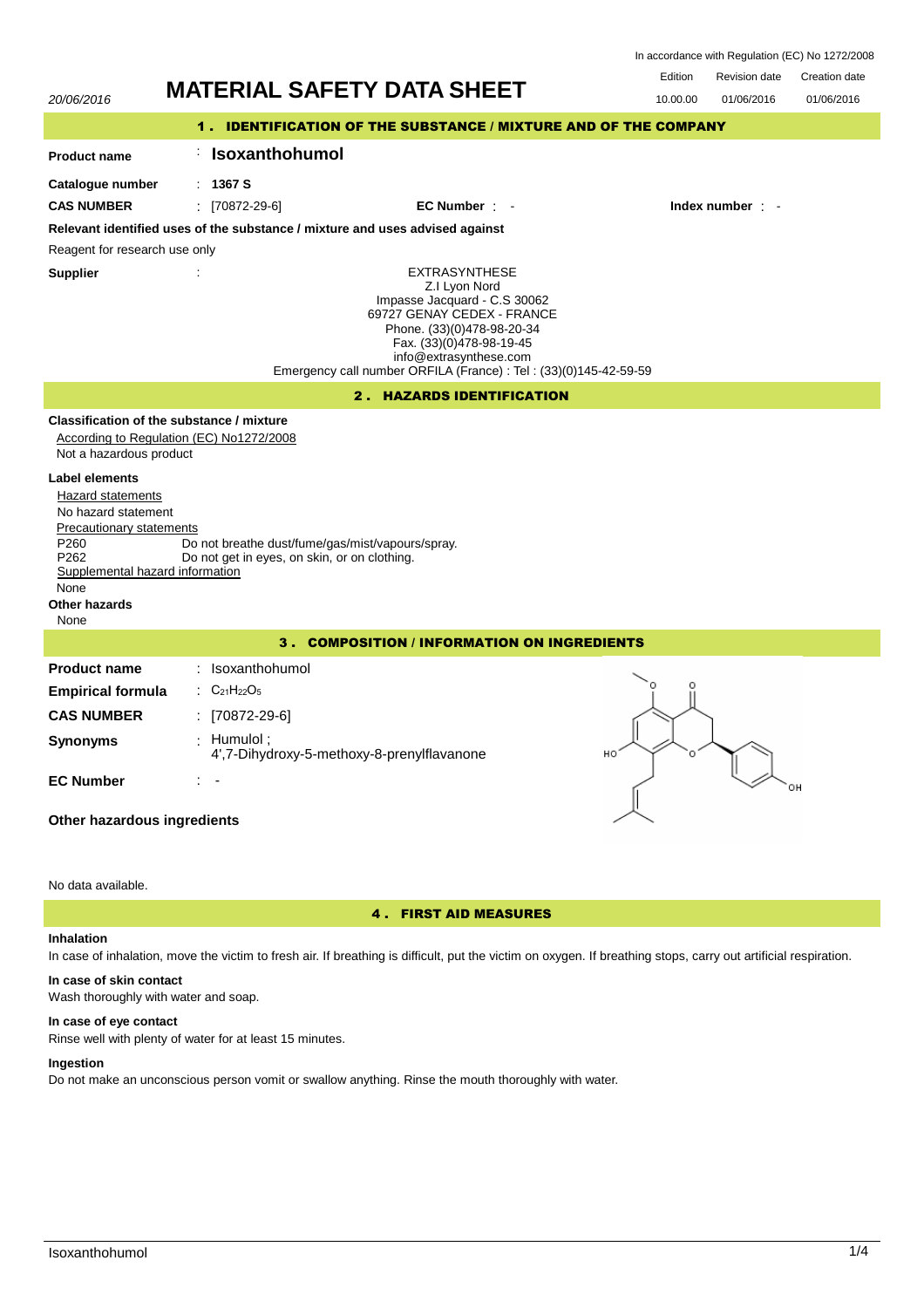### 5 . FIRE-FIGHTING MEASURES

# **Extinguishing media**

Carbon dioxide, dry powder.

# **Special hazards arising from the substance**

Harmful/toxic vapours, carbon oxides may be released during the fire.

### **Advise for fire-fighters**

Wear an autonomous breathing apparatus and suitable protection clothing against chemical agents.

#### 6 . ACCIDENTAL RELEASE MEASURES

### **Personal precautions**

Use personal protective equipment. Evacuate the personnel from the contaminated zone. Ensure adequate ventilation.

# **Environnemental precautions**

Keeping away from drains, surface and ground waters.

## **Methods and materials for containment and cleaning up**

Clean up without creating dust and place in adapted and sealed containers for elimination. Wash the contaminated aera with water and soap. Confine washing water and dispose of it complying with the local regulations. After cleaning, quickly eliminate traces of water with a product absorbing liquids (for example : sand, sawdust, universal binder, Kieselguhr).

# 7 . HANDLING AND STORAGE

## **Precautions for safe handling**

Avoid formation of dust. Avoid contact with skin and eyes. During handling, wear suitable personal protective equipment (see section 8). Follow the normal measures for preventive fire protection.

**Specific handling** No data available.

## **Specific end use(s)**

No data available

### **Conditions for safe storage, including any incompatibilities**

Store in a cool well-ventilated place.

Keep container tightly closed in a dry place away from light.

Store at <+8°C

# 8 . EXPOSURE CONTROL/PERSONAL PROTECTION

### **Respiratory protection**

Wear imperatively an appropriated mask/respirator, tested and approved by standards such as NIOSH (US) or CEN (EU).

#### **Hand protection**

Handle with protective gloves. The selected gloves have to satisfy the specifications of EU Directive 89/686/EEC and the standard EN 374 derived from it.

### **Eye protection**

Wear safety glasses.

### **Skin protection**

Wear suitable protective clothing according to the quantity and the level of activity of the substance at the workplace.

## 9 . PHYSICAL AND CHEMICAL PROPERTIES

### **Information on basic physical and chemical properties**

| Physical state                         | : Powder             |
|----------------------------------------|----------------------|
| Color                                  | : Yellow             |
| Solubility in                          | : No data available. |
| Melting point                          | : No data available. |
| Initial boiling point                  | : No data available. |
| Flash point                            | : No data available. |
| рH                                     | : No data available. |
| Partition coefficient: n-octanol/water | : No data available. |
| Auto-ignition temperature              | : No data available. |
| Decomposition temperature              | : No data available. |
| Viscosity                              | : No data available. |
| <b>Other information</b>               |                      |

No data available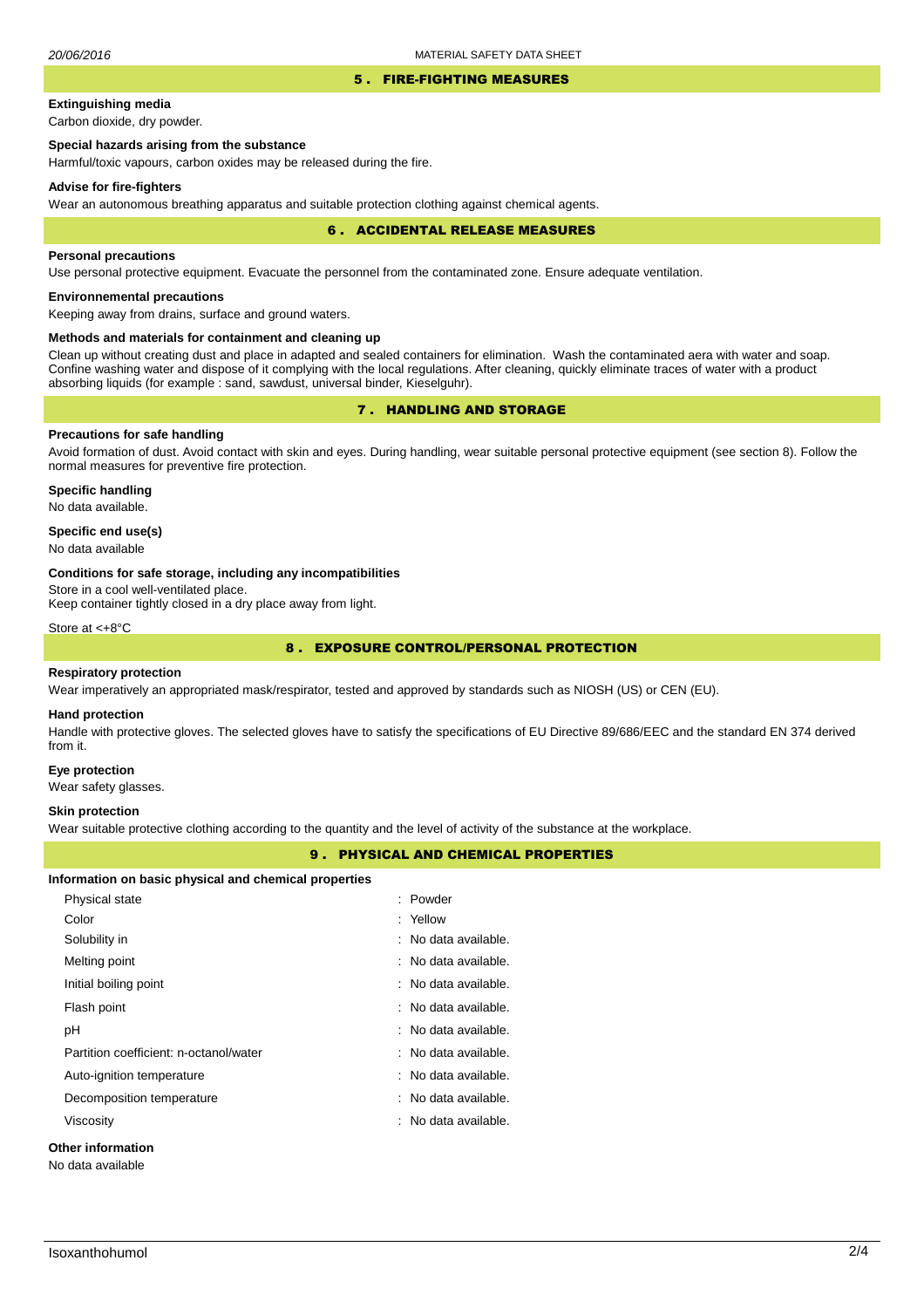### 10 . STABILITY AND REACTIVITY

#### **Reactivity**

No data available.

## **Chemical stability**

Stable under recommanded storage conditions.

#### **Possibility of hazardous reactions**

No hazardous reactions during storage and handling complying with the instructions.

**Conditions to avoid**

No data available.

**Incompatible materials**

No data available.

## **Hazardous decomposition products**

No hazardous decomposition products if the instructions for handling and storage are respected. During high overheating of the substance or during a fire, hazardous decomposition products may be produced.

# 11 . TOXICOLOGICAL INFORMATION

## **Acute oral toxicity**

No data available.

# **Acute dermal toxicity**

No data available.

## **Acute inhalation toxicity**

No data available.

## **Skin Corrosion**

No data available.

#### **Skin Irritation**

No data available.

# **Serious Eye Damage**

No data available.

## **Eye Irritation**

No data available.

## **Respiratory Sensitisation**

No data available.

### **Skin Sensitisation**

No data available.

## **Germ Cell Mutagenicity**

No data available.

## **Carcinogenictiy**

No data available.

# **Reproductive Toxicity**

No data available.

# **Specific Target Organ Toxicity - Single Exposure**

No data available.

## **Specific Target Organ Toxicity - Repeated Exposure**

No data available.

### **Aspiration Hazard**

No data available.